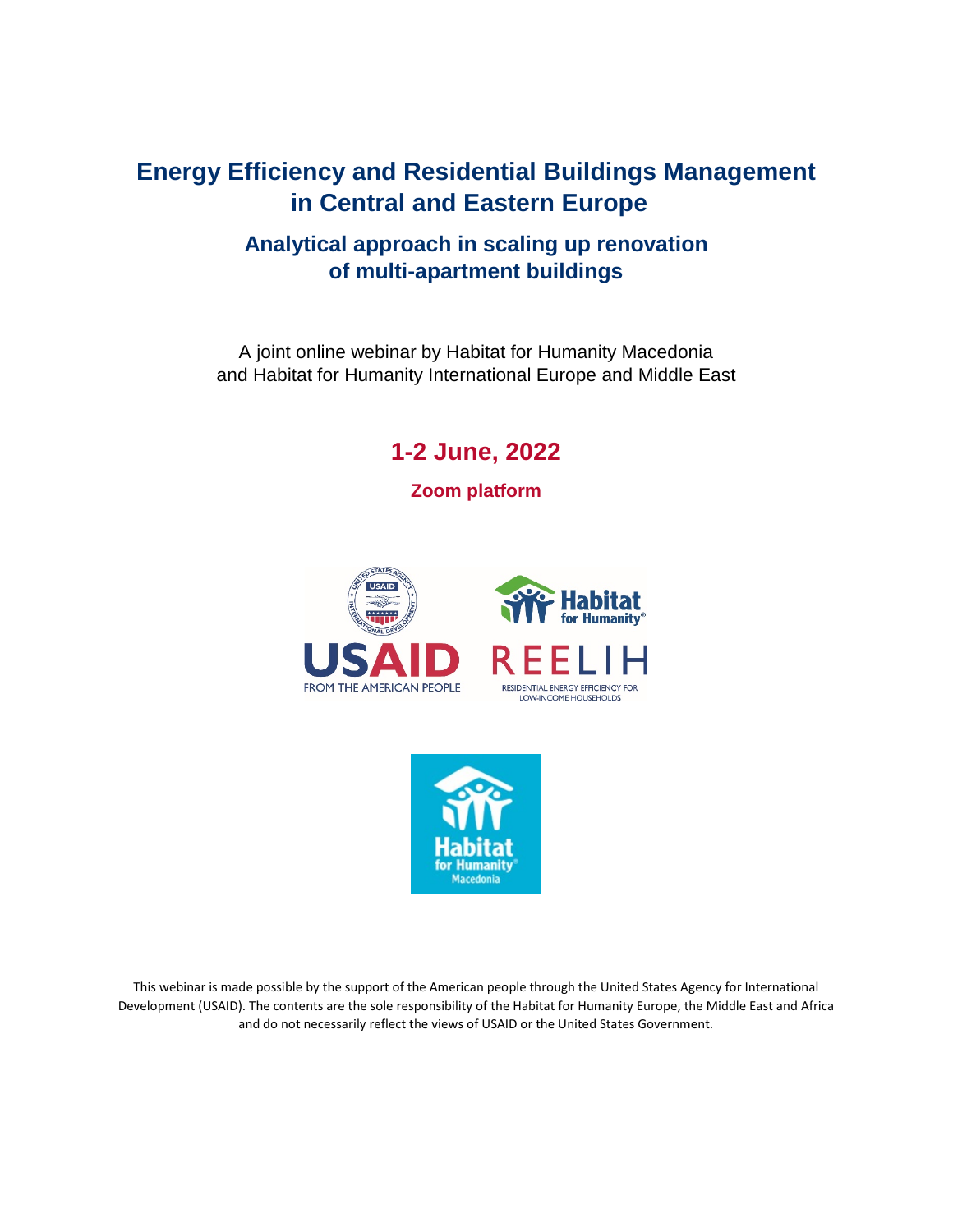

# **Concept Note**

For more than a decade, Habitat for Humanity International – Europe and Middle East (HFHI/EME) and Habitat for Humanity Macedonia (HFHM) have been addressing the issue of energy poverty and energy efficiency in the residential sector in the region of Central and Eastern Europe and Western Balkans. Our activities under the Residential Energy Efficiency for Low-Income Households (REELIH) project funded by USAID, together with other initiatives, involve work on scaling up the finance for renovation of multiapartment buildings to increase the energy efficiency and comfort of living of the inhabitants living in the residential building stock across this region. Habitat for Humanity has become a facilitator of establishing the "eco-system" of stakeholders by working with the municipalities and financing institutions to develop, test and scale financial models for residential energy efficiency with the special emphasis on the lowincome households.

In the past 10 years both HFHM and HFHI/EME have worked together with researchers and published number of research papers and other evidence based on our fieldwork. Furthermore, our work was featured in several publications by key stakeholders including UN-ECE, the European Parliament and FEANTSA. Building on this long experience it seems timely to lift our efforts to generate evidence to a new level.

HFHM is preparing a new publication named "Residential buildings management and energy efficiency investment potential in Western Balkan countries". The publication will feature both academic and best practice papers, covering the legislative processes and regulations in the residential sector and energy efficiency, good examples in implementation of energy efficiency upgrades and management practices, developed financial products and technologies, organization and management, finances, and technical aspects of energy efficiency refurbishment, all with the focus on multi-apartment buildings.

To contribute to the development of effective building renovation strategies and policies and enhancing the cross-sectoral dialogue, HFHI/EME is planning to launch the Residential Energy Efficiency Observatory in Central and Eastern Europe (REE Observatory in CEE). We consider collecting studies and best practices as an important addition to our work in the field and as a possible long-term policy instrument for stimulating the debate about the specificities of residential energy efficiency in the region. This new initiative will be focusing on generating and disseminating knowledge on energy poverty and renovation of the owner-occupied multi-apartment buildings.

The two-day webinar will discuss topics of residential energy efficiency in multi-apartment buildings from the theoretical/academic perspective by inviting professors and authors of the studies featured in the new publication by HFHM. We will discuss further the relevance of establishing the REE Observatory in CEE. Further, we will move from theory to practice and present several best practices from the field showcasing how refurbishment of multi-apartment buildings in the region can succeed.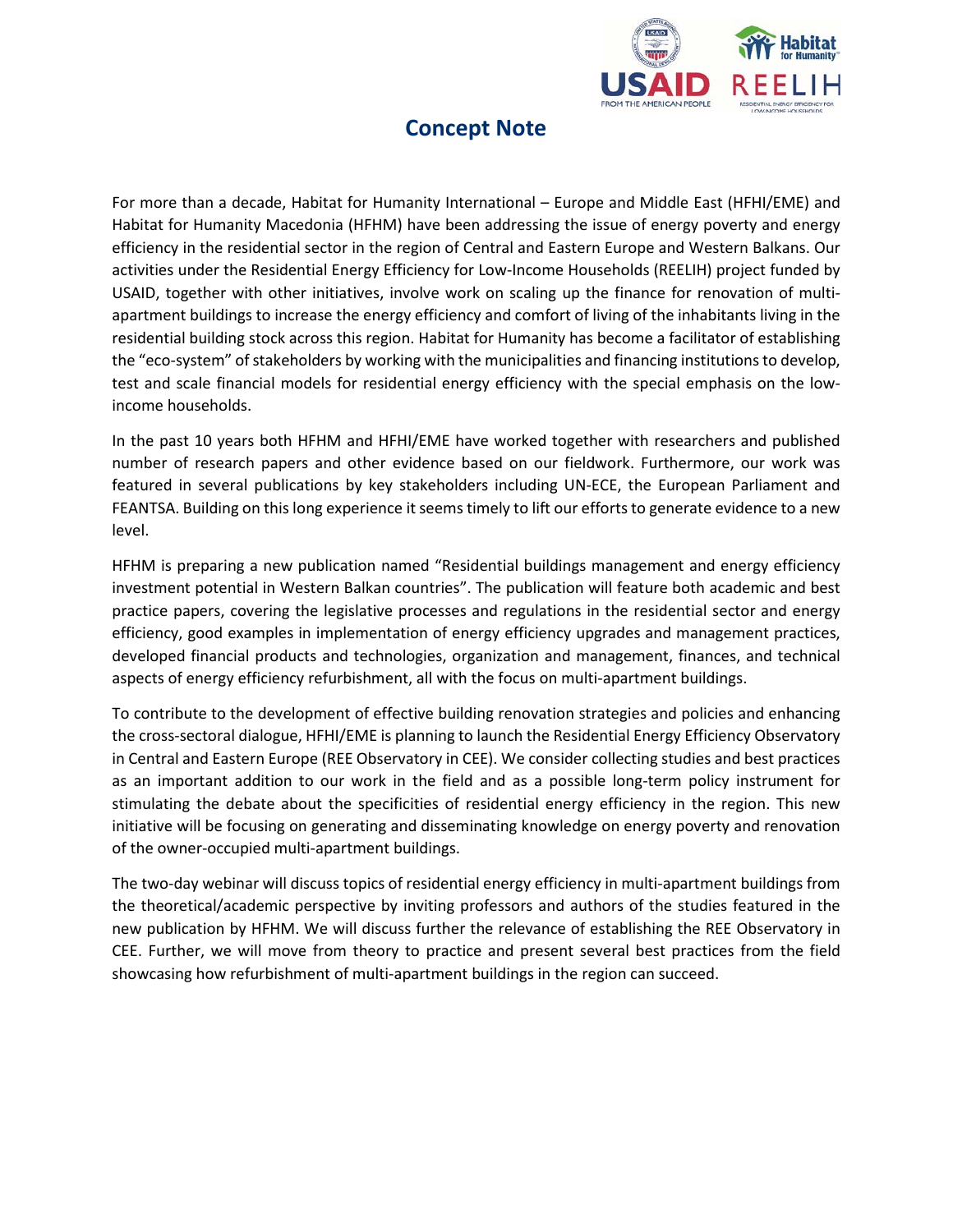

## **Webinar Draft Agenda**

## **June 1, 2022**

**Link to online meeting: <https://us06web.zoom.us/j/89035475109>** (Meeting ID: 890 3547 5109)

### **13:00 – 13:30 Welcome Remarks**

**Speakers:**

- **Besim Nebiu**, Director, Central and Eastern Europe, HFHI/EME
- **Andrew Popelka**, Senior Energy Advisor, Energy, and Infrastructure Division, Bureau for Europe and Eurasia, USAID – TBC
- **Eva Gerohazi**, Researcher, Metropolitan Research Institute Budapest
- **13:30 – 14:50 Introducing the Residential Energy Efficiency Observatory in Central and Eastern Europe: How should research support sectorial approaches to scaling up renovation of multi-apartment buildings and alleviating energy poverty?**

There is a need to build up evidence base for well-grounded actions and there is only a limited availability of official statistics and data on energy poverty and residential energy efficiency across the Central and Eastern Europe. Collecting studies and best practices about these topics is an important addition to the work in the field. Such activity can be further used as a long-term policy instrument for stimulating the debate about the specificities of residential energy efficiency in the region. This session will discuss the importance of establishing the initiatives focusing on generating and disseminating knowledge, with the emphasis on topics of energy poverty and renovation of the owner-occupied multi-apartment buildings.

**Moderator: Gyorgy Sumeghy**, Associate Director of Advocacy & Policy, HFHI/EME

#### **Panelists:**

- **Kostiantyn Gura**, Policy Coordinator of the REE Observatory in CEE, HFHI/EME
- **Clotilde Clark-Foulquier**, Project Manager, FEANTSA/Housing Solutions Platform
- **Sergio Tirado-Herrero**. 'Ramón y Cajal' Senior Research Fellow. Department of Geography. Universidad Autónoma de Madrid (UAM)
- **Edo Omic**, Economist at Council of Europe Development Bank (CEB)

**14:50 - 15:00 Coffee Break**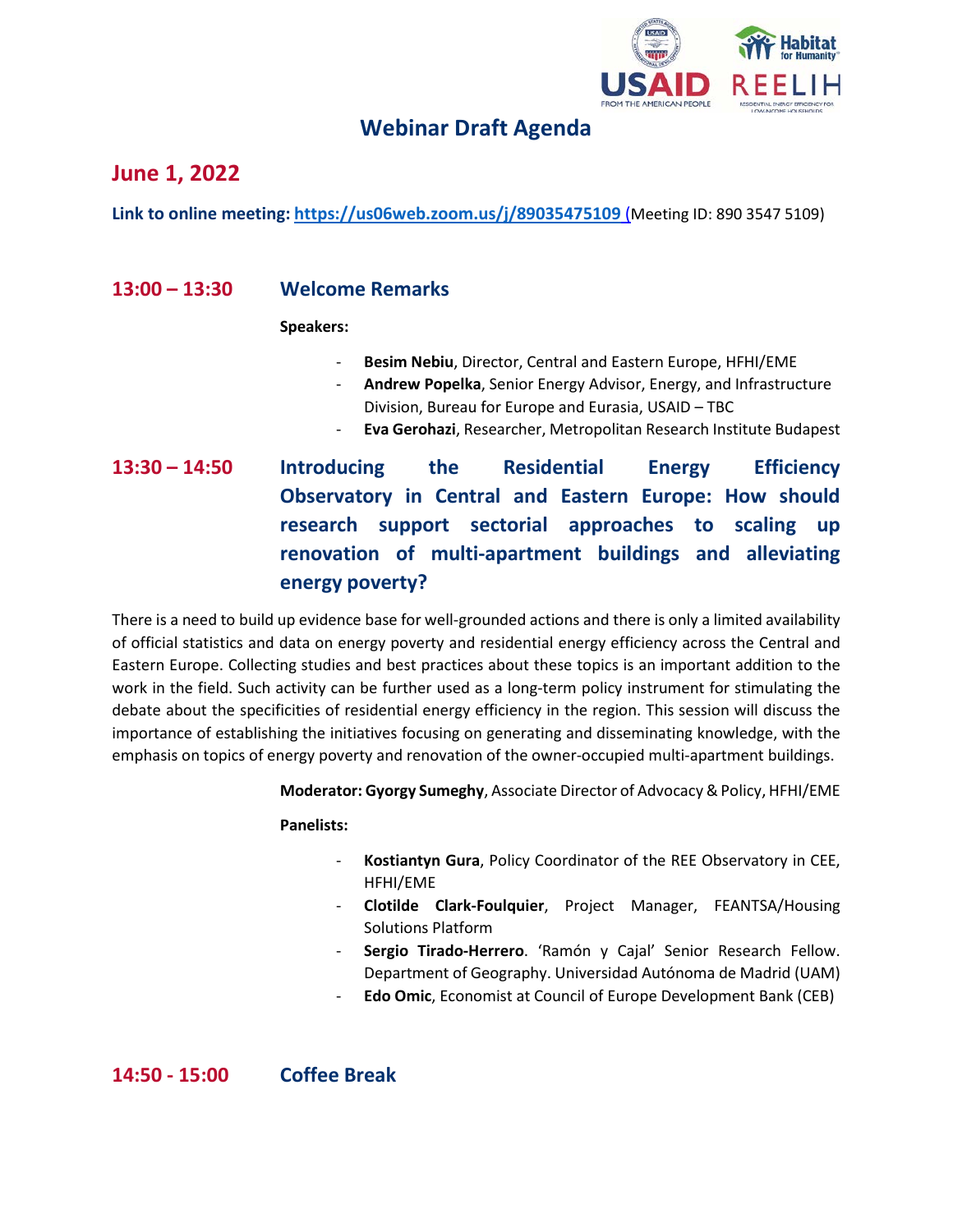

## **15:00 – 16:20 Energy Efficiency Activities in the residential sector by HFHM – HABIDOM, RABA, TABULA**

Residential energy efficiency, especially in the multi-family apartment buildings is a complex issue that require analytical approach in designing, planning, implementing, and monitoring different initiatives for improvements in the sector. A significant part of the program portfolio of HFHM is to entail analysis, research, surveys, educational and other materials for capacity building, advocacy and policy making. This session will present the HFHM approach, concept, implementation, and deliverables to upgrade the energy efficiency in the residential sector and to support different groups of stakeholders, including academic community, governmental institutions, entrepreneurs, students, NGOs and so on.

**Moderator: Dragan Blazev,** Executive director, Timel proekt

#### **Speakers:**

- **Liljana Alceva**, Deputy Director Program, HFHM
- **Ivan Popovski**, Construction specialist, Finerty Ltd.
- **Goran Tanchevski**, Consultant, Freelance
- Katerina Bilbiloska, Energy Sector of the Ministry of economy

## **June 2, 2022**

#### **Link to online meeting: <https://us06web.zoom.us/j/83911610484>** (Meeting ID: 839 1161 0484)

In the frame of the REELIH project there are published two publications: compilation of academic articles and of best practices related with energy efficiency in the residential sector in Central and Eastern Europe and Western Balkan countries. Through the presentation of the articles in the publications, the authors will contribute to the better understanding about concepts, potentials (intellectual, technical, human, financial, management) and regulations related with the residential energy efficiency sector.

### **9:30 – 10:50 Presentation of the academic articles from Western Balkan and Central and Easter Europe countries**

**Moderator: Zoran Kostov**, National Director of Habitat Macedonia and Associate Professor, Institute for Social Innovation

#### **Speakers:**

- **Alice Corovessi**, *Investing in energy efficient households in Greece: Policy framework and market architecture*, Managing Director, INZEB
- **Angel Ristov**, *Good condominium management in Macedonian law: Reality or wishful thinking*, Professor, Faculty of Law Iustinianus Primus, Skopje